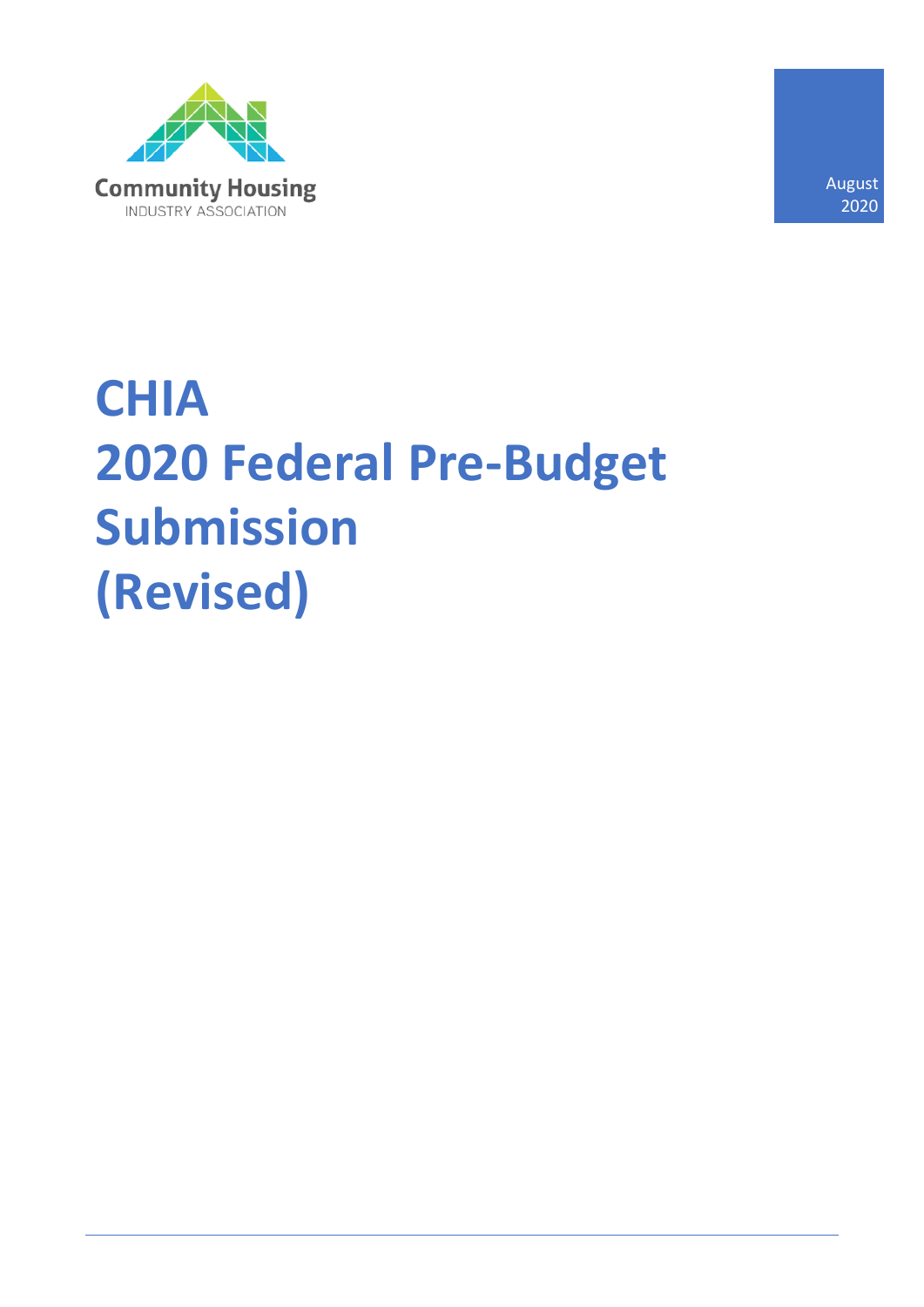

# **Pre Budget Submission – CHIA Priorities for the 2020-21 Federal Budget**

#### **Executive Summary**

**CHIA is the peak body representing not for profit community housing providers (CHOs) across Australia. Our 170+ members manage a \$40 billion-plus portfolio of more than 100,000 homes, housing people on low and moderate incomes who find it hard to access affordable and appropriate tenancies in the private market.** 

The Community Housing Industry Association (CHIA) welcomes the opportunity to update CHIA's priorities for the postponed 2020-21 Budget. While the actions we proposed in the original pre-budget submission remain important, in this revised version we have chosen to focus on three key priorities for government action in the October budget.

The COVID-19 pandemic has exposed the consequences arising from a housing system that is not meeting the needs of many Australians in the bottom two income quintiles. The pandemic has forced (mainly state and territory) governments to take action to address both rough sleeping and overcrowded shelters and boarding houses where residents share facilities. We have always known the public health risks both pose; the pandemic has shown that governments are able work collaboratively with other housing and service providers to secure resources and take rapid and effective action to provide temporary accommodation for around 7,000 people, using hotels, pop up shelters and under occupied student accommodation. We acknowledge this achievement while, at the same time, questioning how permanent homes for these people will be secured. It also poses a huge challenge as to whether this achievement of virtually removing street homelessness can be maintained into the future.

At the same time as the pandemic has revealed the housing precariousness experienced by many Australian households it has also hit the residential construction industry. Industry stakeholders, think tanks and the Australian Treasury are in agreement that even with the impact of the Federal Government's HomeBuilder scheme there will be a severe contraction in residential construction during 2020/21 and 2021/22 as a result of falling demand from the drop off in migration and the financial stresses faced by many Australians. The HIA expect 'that the number of new home starts will contract from 173,000 in 2019/20 to 139,700 in 2020/21', with the 'multi-unit market will bear the brunt of the COVID-19 shock'. 1 The MBA makes similar forecasts noting 'the number of new home building starts is projected to fall to 124,550 during the 2020 21 financial year compared with an estimated 151,772 starts in 2019–20'. These forecasts factor in the impact of a new homebuilding grant.<sup>2</sup>

With reductions in other construction activity too, the impact on employment and economic output will be severe. In the year to December 2019 construction provided \$145.9B to gross value added (7.8% of the total in Australia). In February 2020 1.2million people were employed in the construction industry, representing 9.1% of Australian jobs.<sup>3</sup>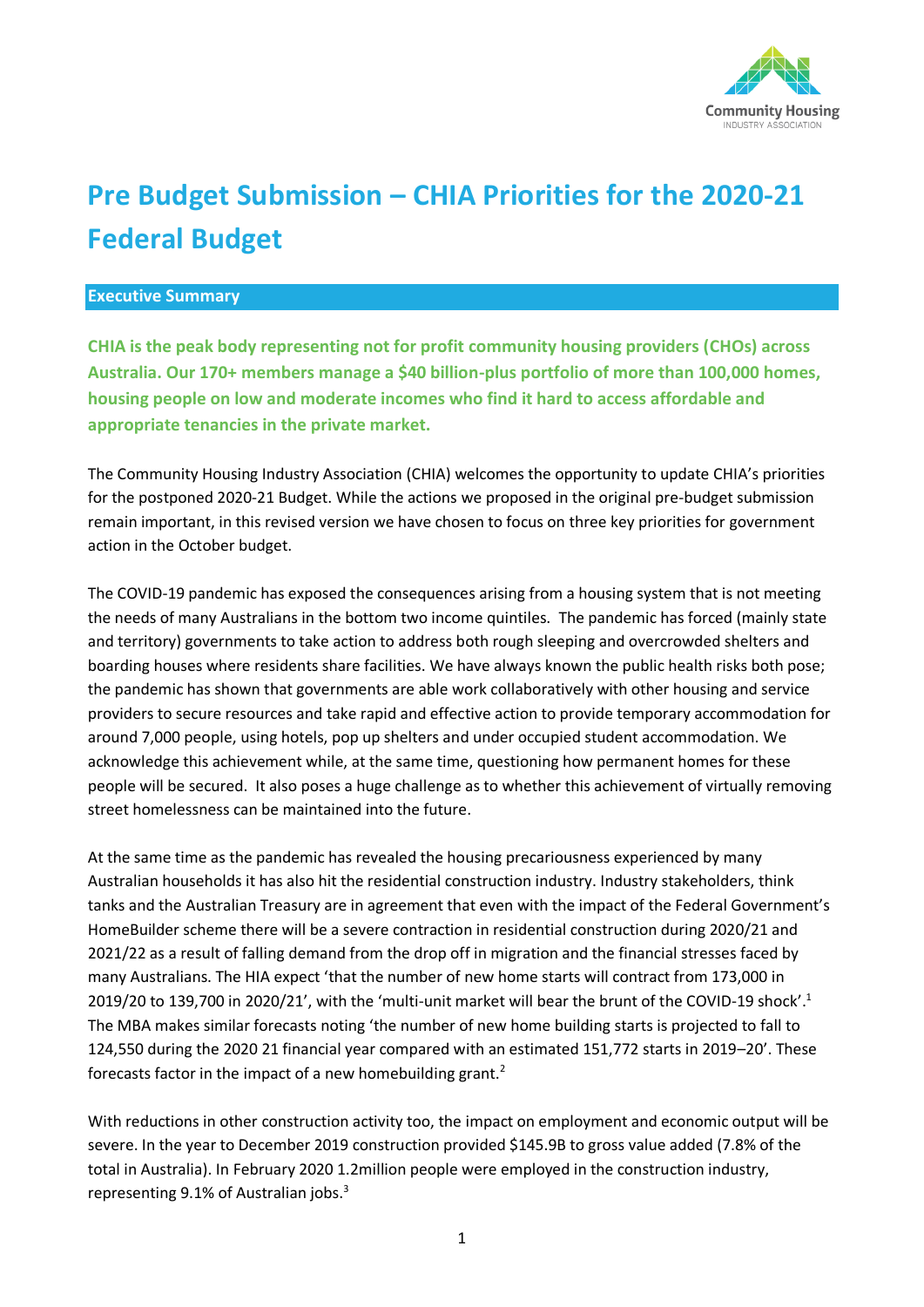

Our priorities for government action focus on activities that would enable our members to further leverage the opportunity created through the establishment of the National Housing Finance and Investment Corporation, so as to assist in relieving high and growing levels of homelessness and rental stress across Australia.

In the current circumstances of severe recession, our single most important action for Government to consider is the Social Housing Acceleration Recovery Program (SHARP)<sup>4</sup>. Not only will this deliver much needed housing for Australians in need, but it will be a surefire way to generate jobs in the construction industry and add to the economy through raised output, thus, more or less covering the cost of government investment.<sup>5</sup> It also has the benefit of guaranteed demand, adding rather than simply bringing forward construction and renovation activity, and being capable of being targeted at areas where there are particular economic pressures.

# *Key priorities*

- 1. *Support state and territory initiatives to rehouse formerly homeless households temporarily housed during the pandemic* by designating funds for head leasing of private rental units. CHIA and Homelessness Australia's rapid housing response provides a blueprint for such a scheme.<sup>6</sup>
- 2. Invest in *social and affordable housing as essential infrastructure*:
	- a. Capitalise on historically low bond rates<sup>7</sup> and kickstart our country's post COVID-19 recovery through a social housing acceleration program (SHARP)<sup>8</sup> to rapidly deliver 30,000 social rental housing units. This program should be led by the Commonwealth Government in collaboration with the State and Territory Governments and co-ordinated through **National Cabinet's Housing Committee**
	- b. Dedicate resources to developing and establishing a *recurrent Federal housing program* for implementation in 2022-23 that incentivises State and Territory co-investment and attracts institutional capital, via a funding framework such as that provided by the **Affordable Housing Infrastructure Booster**.

It is fair to note that housing outcomes are primarily a state/territory responsibility under the Australian constitution. Only with the active participation and input of state/territory governments can any effort to significantly expand social and affordable housing provision succeed. Equally, however, adequate and affordable housing is an aspect of social security which is a formal Commonwealth responsibility. More importantly, it is only the Commonwealth that possesses the tax-raising and borrowing powers required to underpin the scale of investment needed.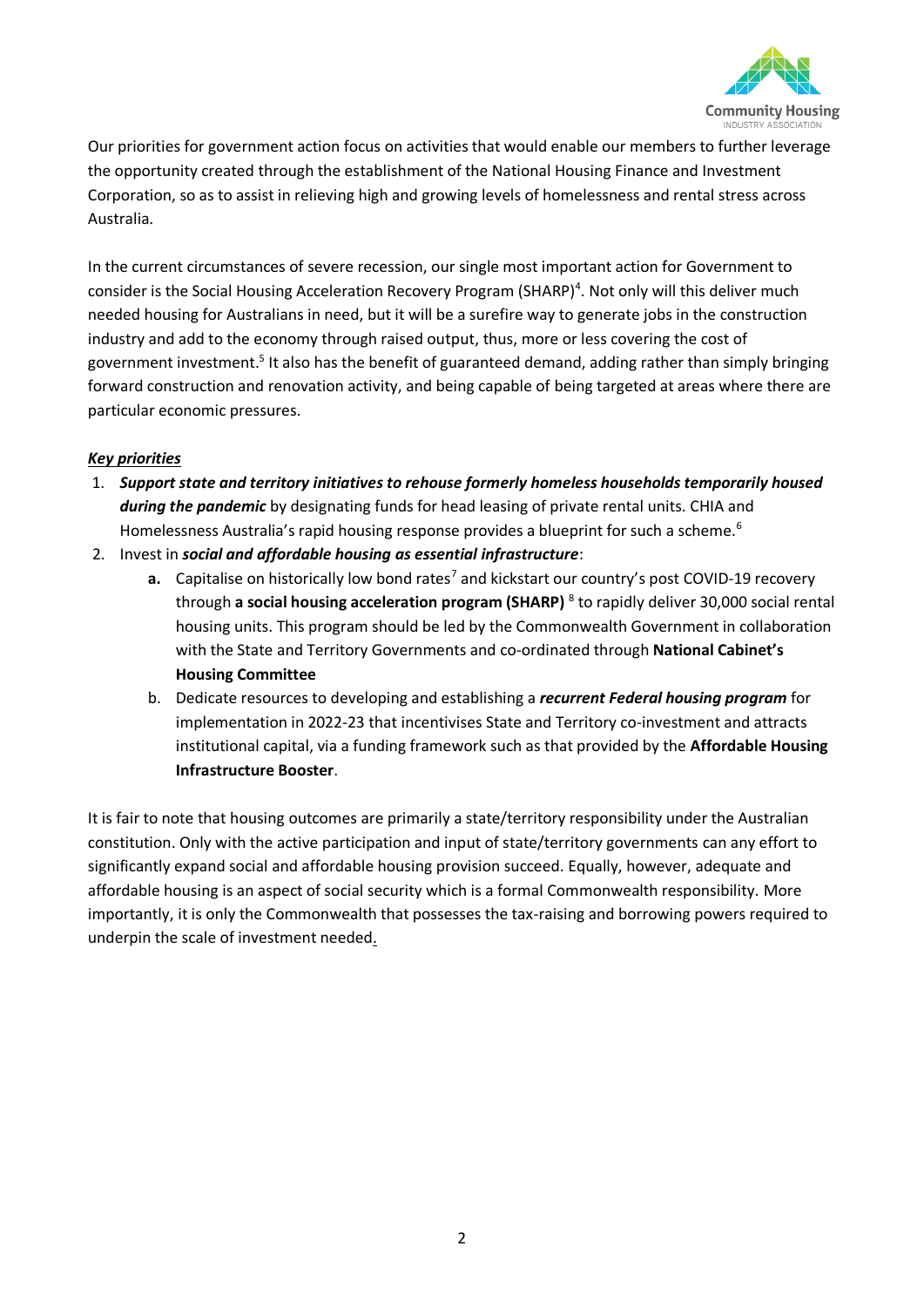

# **Pre Budget Submission – CHIA Priorities for the 2020-21 Federal Budget**

### **Introduction**

The Community Housing Industry Association (CHIA) welcomes the opportunity to update CHIA's priorities for the 2020-21 Budget.

CHIA is the peak body representing not for profit community housing providers (CHOs) across Australia. The industry provides one in five of Australia's social rental properties, complementing public housing. CHOs manage a \$40 billion-plus portfolio of more than 100,000 homes, housing people on low and moderate incomes who find it hard to access affordable and appropriate tenancies in the private market. Our 170 plus members include the largest (managing over 10,000 dwellings) to those with less than 100 homes. Our members provide a diverse range of housing for Aboriginal people, people with disabilities and the formerly homeless.

CHIA's submission is concerned with actions to address the housing need of lower income Australians. We also accept that housing affordability pressures exist for a broader range of households. CHIA's National Plan for Affordable Housing<sup>9</sup> sets out our position on supporting entry into home ownership and market products such as Build to Rent Housing.

Our key priorities for the 2020-21 Federal Budget build on the Commonwealth Government's progressive 2018 action to establish the National Housing Finance Investment Corporation (NHFIC) and the access to cheaper CHO financing options thereby enabled. An overarching goal is to further leverage NHFIC's potential to assist CHOs in relieving high and growing levels of homelessness and rental stress across Australia.

While our original priority actions for the government remain important to us, we have chosen to focus in this revised submission on two actions that meet the immediate and short term needs for secure, safe and affordable housing for Australia's most vulnerable households. At the same time, we also include a third action for the Commonwealth government to commence the process of implementing a longer term plan to address the growing shortfall of social and affordable housing.

Our view is that the scale of the housing challenge requires leadership from the Commonwealth. We do not believe that the entire financial cost should be borne by the Commonwealth government, but it can deploy its resources through programs that by design incentivise other levels of government and potentially other actors to make contributions. Our proposals assume that costs will be shared. We believe the National Cabinet's proposed housing committee provides the opportunity to negotiate adjustments to the state and territory National Housing and Homeless Agreements to include joint action to increase social and affordable housing supply.

The following points summarise the associated national challenge: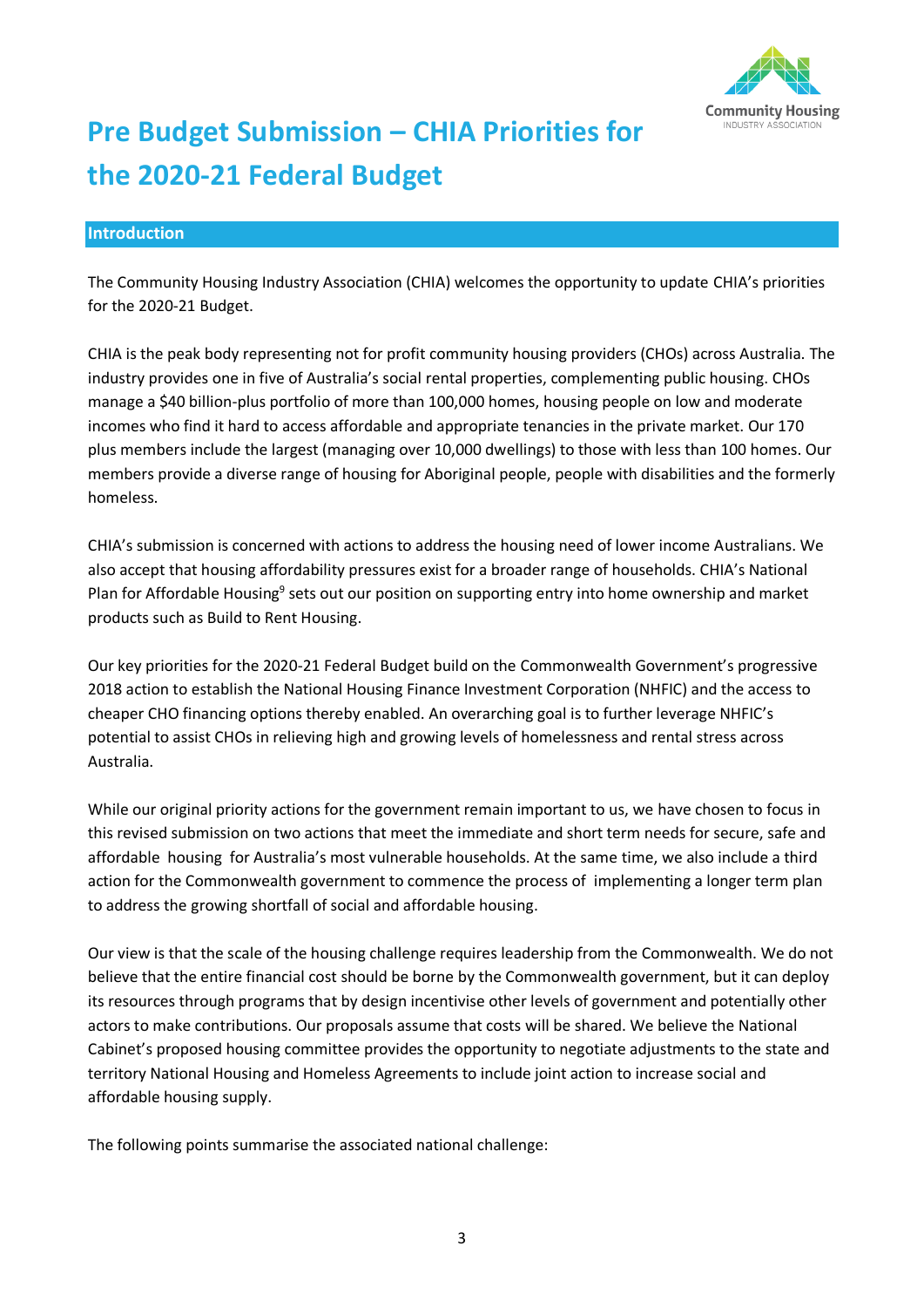• As revealed in the latest official figures (2016) 116,000 Australians are homeless on any given night. Moreover, especially in capital cities, the past decade has seen homelessness rising far ahead of general population growth<sup>10</sup>.



- More than half of the low-income households in rental housing some 1.3 million people face housing costs exceeding 30% of their income, leaving them without enough remaining funds for basic essentials like food and clothing $^{11}$ .
- The private rental market has not supplied dwellings at rents (i.e. \$202 or less per week) that are affordable to households in the bottom income quintile. While the market has supplied some homes affordable to households in the second income quintile (i.e. at no more than \$355 per week) the homes are increasingly *unavailable* to these households; being occupied by higher income earners.<sup>12</sup>
- In 2016, there was a national shortfall of over 650,000 homes affordable to households in the bottom two income quintiles. Accounting for projected household growth to 2036 more than 1 million additional homes will be needed to meet the needs of these lower income households over the next 20 years<sup>13</sup>.
- Using the projected number of households in Australia (ABS 2015) the number of social housing dwellings per 100 households has declined from 5.1 per 100 households in 2007–08 to 4.6 in 2017– 18<sup>14</sup>
- No reliable figures exist on the additional new social and affordable homes currently planned for construction over the next few years, but even on optimistic assumptions this is highly unlikely to exceed 10% of what is required. Factoring in the loss of affordable homes through both the expiry of incentives awarded under the National Rental Affordability Scheme (NRAS) and other time limited schemes, as well as continued public housing sales and demolitions, the net increase in social and affordable homes is likely to be barely above zero. Unless there is a change of course by Australian governments, social and affordable housing provision per capita will continue to contract, just as it has for most of the past 25 years.
- A more meaningful measure of the decline in social housing supply is the reduction in the annual number of such properties being let to new tenants. This measure incorporates the impacts of declining gross provision (see above), the reduced number of newly built social rental homes coming onstream, and the contracting availability of affordable 'move on' accommodation (meaning fewer existing tenants have the capacity to transition into the private market). Therefore, as CFRC quote in their response to the ongoing Federal Homelessness Inquiry, '*Taking into account both public housing and community housing, the gross number of social rental lettings dropped from 52,000 in 1997 to 35,000 in 2017 – an absolute decline of a third<sup>15</sup>. Pro rata to population, this represents an effective reduction in social housing supply of some 50%'*

There are, on the other hand, major opportunities that will flow from tackling housing unaffordability through re-starting social rental housing investment. Traditionally, housing developed and managed by CHIA members has been valued for meeting social needs by providing safe, secure and affordable homes to vulnerable and low waged households who cannot access suitable market housing. More recently, research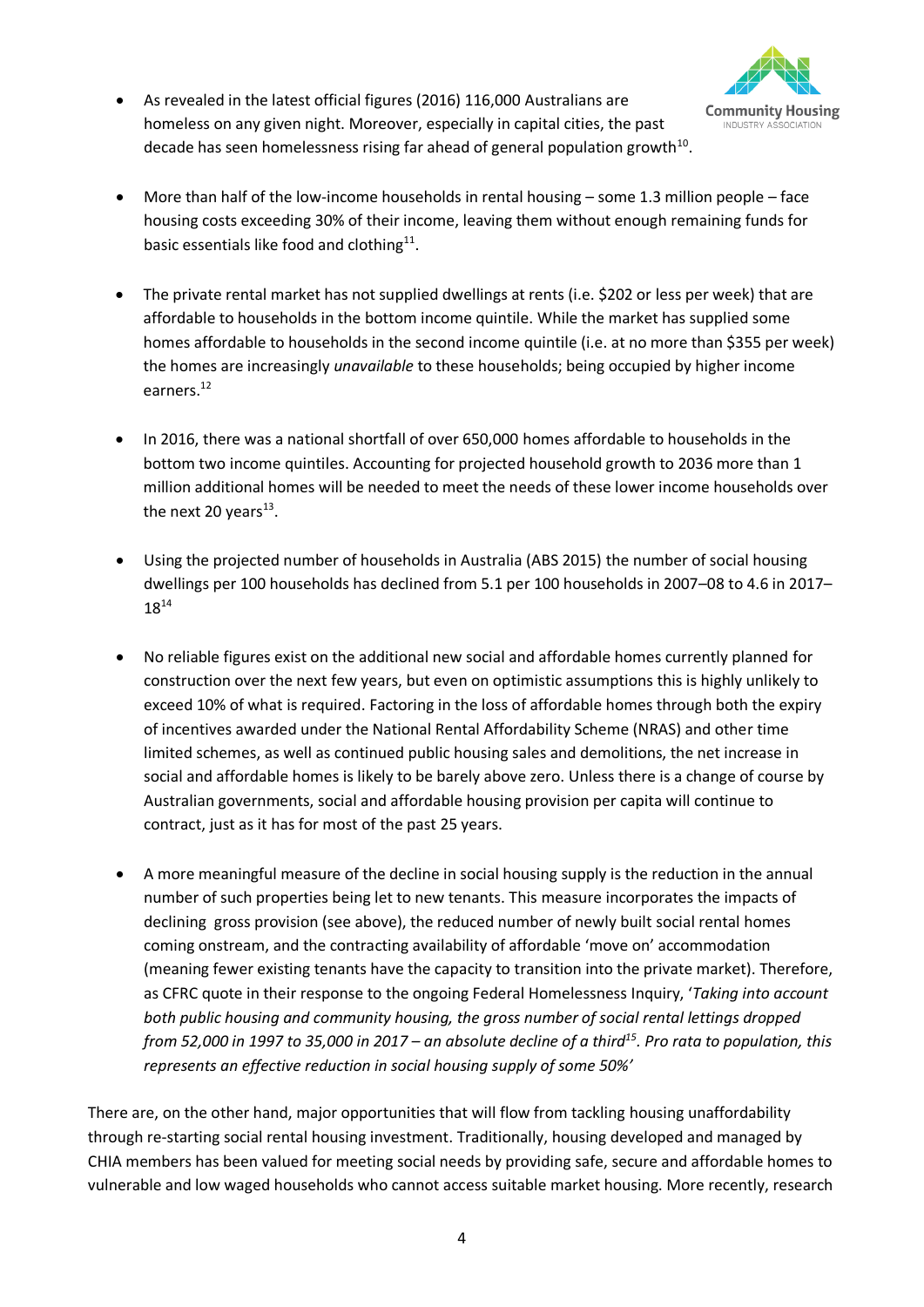

evidence has demonstrated that government investment in social housing (and, where

necessary, floating support services) can produce net financial gains in terms of overall cost to government.<sup>16</sup> Increasingly, the broader economic outcomes that flow from our work are being recognised, notably the positive impact on human capital and hence economic productivity<sup>17</sup>. (Pages 6-8 of our submission)

Investing in social and affordable housing has positive outcomes for the residential construction industry, a key part of the Australian economy and one of the country's major employers. In February 2020, 1.2 million people were employed in the construction industry, representing over nine percent of Australia's 13 million jobs and also contributed \$145.9B gross value added (7.8%) in Australia.<sup>18</sup> The construction industry is forecast to decline by 13 percent during 2020<sup>19</sup> with further contraction anticipated if international migration does not resume in 2021/22. Positively the 'residential building construction industry has the second-largest economic multiplier of all 114 industries that make up the economy' with \$1 dollar invested realising almost \$3 in additional economic output. <sup>20</sup>

In the short-term, a downturn in overall housing supply can be (at least in part) addressed through a social housing investment program and, in the future downturns mitigated through a recurrent social and affordable housing investment program would protect the construction industry against recession by introducing a counter cyclical economic component into the system. (See pages 10-11 of our submission)

CHIA's revised and shortened submission summarises our key priorities for the budget, focuses on the benefits derived from tackling housing unaffordability for lower income households, explains why CHOs should play a prominent role and how new government investment in CHO-delivered homes could best be structured. Further information about the three proposals is contained in the appendix.

# **CHIA's 2020-21 Budget Priorities**

- **1.** *Support state and territory initiatives to rehouse formerly homeless households temporarily housed during the pandemic* by introducing a fund to encourage head leasing of private rental units. CHIA and Homelessness Australia's rapid housing response provides a blueprint for such a scheme.<sup>21</sup>
- **2.** Capitalise on historically low bond rates and kickstart our country's post COVID-19 recovery through **a social housing acceleration program (SHARP)** <sup>22</sup> to deliver 30,000 social rental housing units.
- **3.** Dedicate resources to developing and establishing a *recurrent Federal housing program* for implementation in 2022-23 that incentivises State and Territory co-investment and attracts institutional capital, via a funding framework such as that provided by the **Affordable Housing Infrastructure Booster**.

# **Plan for the rapid re-housing of people temporarily rehoused during the pandemic**

While, acknowledging that over 7,000 people sleeping rough and in unsafe accommodation have been temporarily housed, we now face the looming problem of how to provide for their rehousing into more permanent homes. As we prepare this submission there appear to be partial but no comprehensive national exit strategy in place.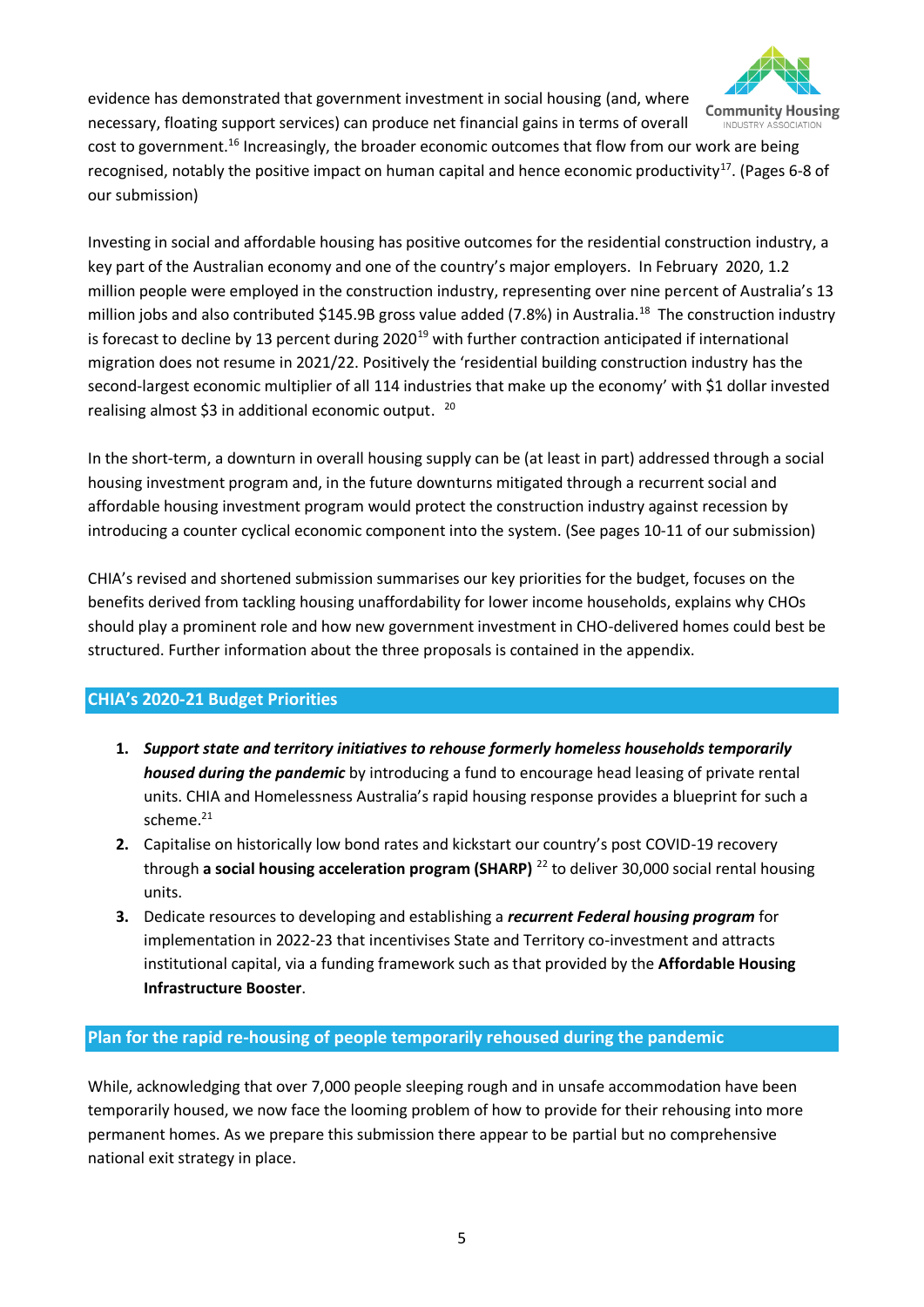Existing social housing will be unable to accommodate any urgent need to evacuate this cohort from hotels. The amount of social housing has reduced to just 4% of all



dwellings and *'*the annual number of lettings made by social landlords relative to population has halved since 1991'.<sup>23</sup> Moreover, dwindling supply has meant that even in normal times virtually all of those being housed by CHOs and public housing agencies are 'greatest need applicants'. Even to the extent that such applicants could be deferred in favour of former rough sleepers being moved out of hotels, the social housing system would be incapable of absorbing all of the latter in any short time period.

Furthermore, as temporary income supports (e.g. JobKeeper payments) are reduced and job protections withdrawn, we can anticipate more people will be pushed into housing stress and homelessness. While there will be some businesses that 'snap back' there will be many for whom the recovery process will be far longer and are therefore unable to retain all their employees.<sup>24</sup> Large sections of the workforce were also ineligible for the JobKeeper program and some may already be in precarious housing situations, but temporarily protected by the eviction moratorium. With these being lifted at the same time as the stimulus payments are withdrawn Australia faces a probable major spike in homelessness. Estimating the numbers involved, mitigating the risk and planning and coordinating the response is urgently needed. The Federal Government should take the leadership role.

A Commonwealth government led **rapid housing response fund is proposed** to enable community housing organisations to head lease private rental accommodation and specialist homelessness services to provide support for former rough sleepers. Many CHOs already operate long standing head leasing schemes and in a position to respond quickly and take advantage of an anticipated oversupply of homes in the private rental market 25

# **Recognising housing as essential infrastructure**

# **The problem Australia needs to fix**

The scale of the housing affordability challenges facing lower income households has been starkly revealed by the Productivity Commission's recent report 'Vulnerable Private Renters: Evidence and Options'. This highlighted that most lower income renters experience housing affordability stress – i.e. housing costs exceeding 30% of income. Furthermore, almost half of these households in rental stress are likely to remain stuck in this situation for at least five years. As highlighted in the introduction, UNSW's City Futures Research Centre (CFRC) estimated in its report 'Filling the Gap', that by 2036 an additional 1,023,900 homes would be required to meet the needs of households in the bottom two income quintiles.

Infrastructure Australia in its 2019 Infrastructure audit<sup>26</sup> identified four key challenges facing the social housing system - the absence of sufficient affordable homes for households able to move on from social housing, existing social housing not meeting current needs, deteriorating property condition, and severe overcrowding in remote Indigenous communities.

The recent AHURI report 'The supply of affordable private rental housing in Australian cities: short term and longer term changes', estimated that in 2016 four out of five Q1 income renters were paying unaffordable rents with the proportion rising to almost nine out of ten renters in metropolitan areas. In the report which is the latest of a time series that has been running every five years since 1996 the researchers also found that 'there was an increasing trend in Q2 renters nationally paying unaffordable rents: this rose from 24%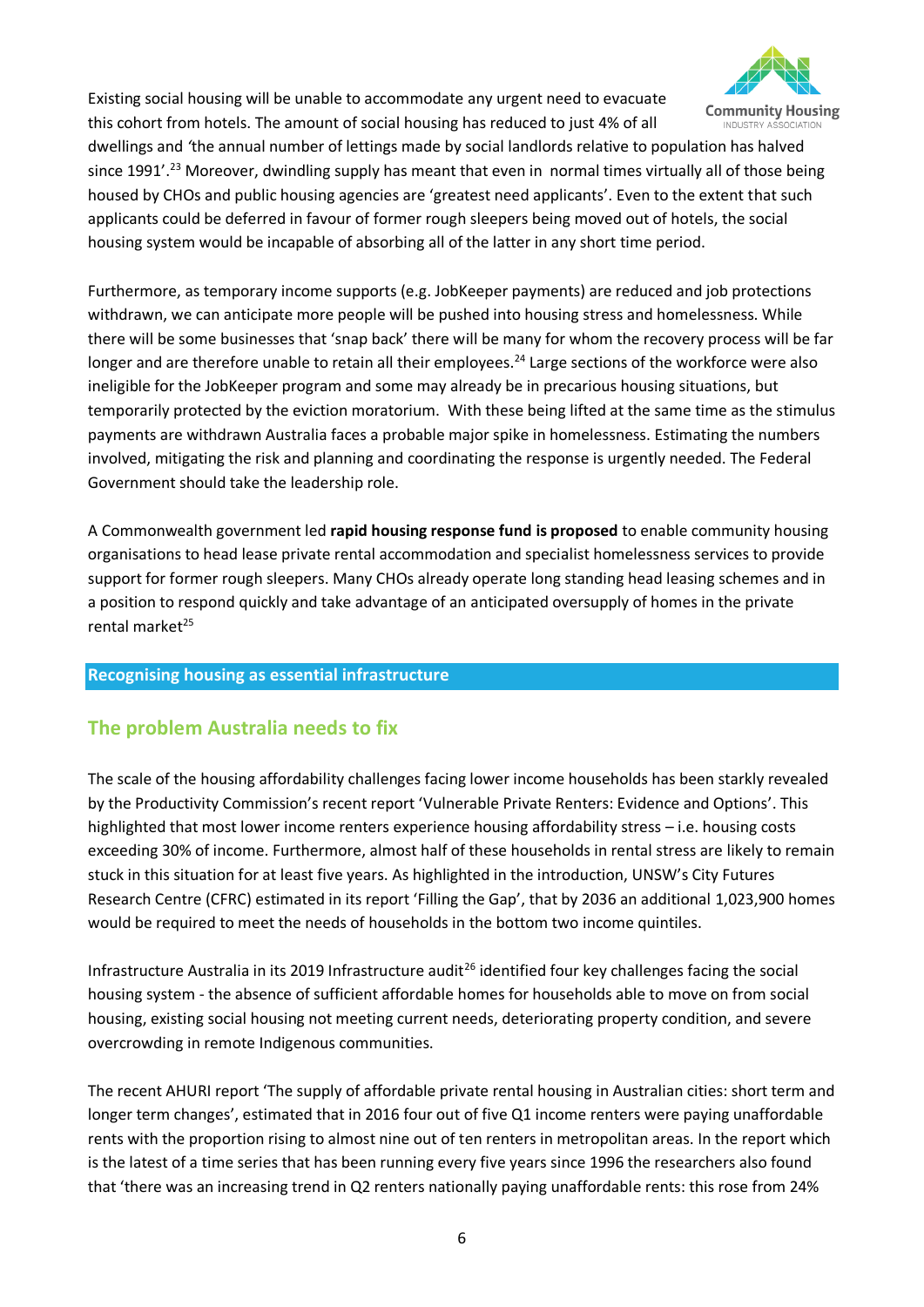

in 2006 to 36% in 2016'. In Sydney, 71% of Q2 renters were paying unaffordable rents. In all capital cities there is a 'spatial restructuring of rental housing markets' with more affordable homes in the outer suburbs and satellite cities.

Within these overall totals different segments of the population are disproportionally affected. Frequently overlooked are people with disability. While the government's Specialist Disability Accommodation (SDA) scheme will help create housing for around 28,000 people in the NDIS this is but a fraction of the numbers requiring affordable housing. The December 2015 AHURI report 'NDIS, housing assistance and choice and control for people with disability<sup>'27</sup> estimated there was an 'unmet need in affordable housing for between 83 000–122 000 NDIS participants at full rollout of the scheme in 2019'. Apart from ensuring that funding programs include specific targets for housing to meet these needs many current housing options available to people with disability are not fit for purpose.

Current and previous Federal Governments have taken steps towards creating institutions that could enable a significant increase in affordable rental housing. The investigation into 'innovative finance models' carried out by the Government's Affordable Housing Working Group (AHWG)<sup>28</sup> was instrumental in NHFIC's establishment. The low-cost finance options that have subsequently become available via NHFIC have reduced CHO interest payments. However, the resulting savings go only a short distance towards bridging the social and affordable housing funding  $\text{gap}^{29}$  as acknowledged by the AHWG. That is, the difference between the cost of developing and managing affordable housing (land, construction, housing management and maintenance) and the income received (from rents and Commonwealth Rent Assistance).

**CHIA has therefore recommended that Federal budget 2020-21 should include measures to contribute towards, bridging this funding gap.**

# **The social, economic and productivity benefits from investing in social and Affordable Housing**

Along with others operating in the housing and homeless sectors, we have long argued that inadequate provision of social and affordable housing negatively impacts welfare outcomes for lower income Australians. However, less has been said about the positive outcomes that flow from providing secure affordable housing.

CHIA's submission to Infrastructure Australia's 2019 Audit authored by A/Prof Christian Nygaard at Swinburne University<sup>30</sup> provides evidence of the multiple ways in which the provision of secure high quality affordable rental housing can result in expenditure savings for other public services. The findings highlight two dimensions of social and affordable housing as essential social infrastructure:

- 1. Social and affordable housing as an independent effect on the wellbeing, productivity and costreduction for individuals and society.
- 2. Social and affordable housing as a platform for unlocking additional individual and societal wellbeing, productivity and cost-reduction for individuals and society.

The report sets out the cash, public sector savings and monetary wellbeing equivalents of the wider social and economic impacts that can be unlocked through investment in social and affordable housing and expresses these as a proportion of the cost involved.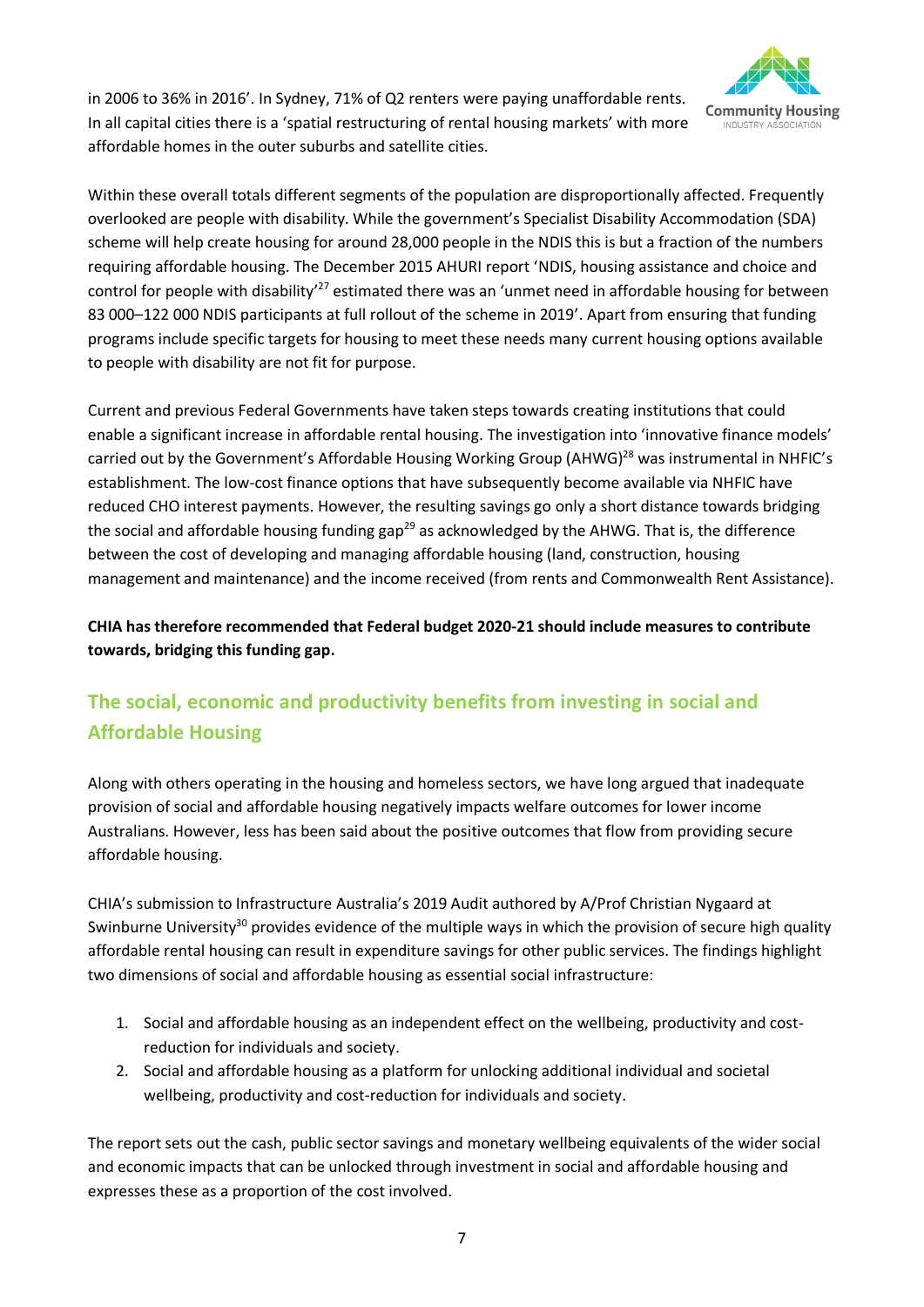

In addition to the social benefits, we now have evidence that over-expensive housing also incurs negative impact on urban productivity. There is a growing body of research to demonstrate the ways that such impacts can be generated. These include an AHURI commissioned scoping study '*Making connections: housing, productivity and economic development*' (MacLennan et al. 2015).

Concerned about the housing affordability challenge in Sydney and its consequences for the growth and productivity of the metropolitan area, CHIA NSW initiated a research collaboration to further investigate these issues. On behalf of a partnership that has included NSW Government agencies, the private and not for profit sectors, CHIA NSW commissioned two reports by Professor Duncan MacLennan published through UNSW's City Futures Research Centre (CFRC).

# HOUSING AND PRODUCTIVITY IMPACTS

The results show significant direct, or 'first round', productivity impacts across the city:

\$2.26B (NPV) in travel time savings, of which \$1.129B is used for travel-to-work journeys and increases the supply of labour;

\$17.57B (NPV) in human capital uplift in terms of added household incomes associated with better job choices as a result of investing in affordable housing in more accessible locations.

Indirect, or 'second-round', effects that arise from these major first round gains are also substantial and are estimated at \$1.36B (NPV) for travel time savings to be available for productive work and \$12.23B (NPV) gains from more efficient labour market matching.

These direct and indirect benefits are estimated to come at a cost to government of \$7.27B (NPV) - the cost of investing in

The first of two reports 'Making Better Economic Cases for Housing Policies'<sup>31</sup> suggested that housing's weighty economic role is underappreciated. Two categories of productivity impacts were identified:

# **(a) Constrained human capital**

• the mismatch between housing and jobs and resulting in poor access to jobs, lower labour participation, health impacts on performance and less labour mobility

• high housing costs leading to lower living standards, with affected households also being frequently concentrated within specific neighbourhoods thus compounding disadvantage. These lower living standards being manifested in poorer educational attainment, health and wellbeing outcomes.

# **(b) Impacts of high house prices and rents on consumption, savings and investment**.

The housing boom has:

- encouraged investment in lower productivity industries,
- locked up capital that has added little to growth and productivity but adds to rentier returns that

constitutes a major distortion in the functioning of the economy that has both federal and state implications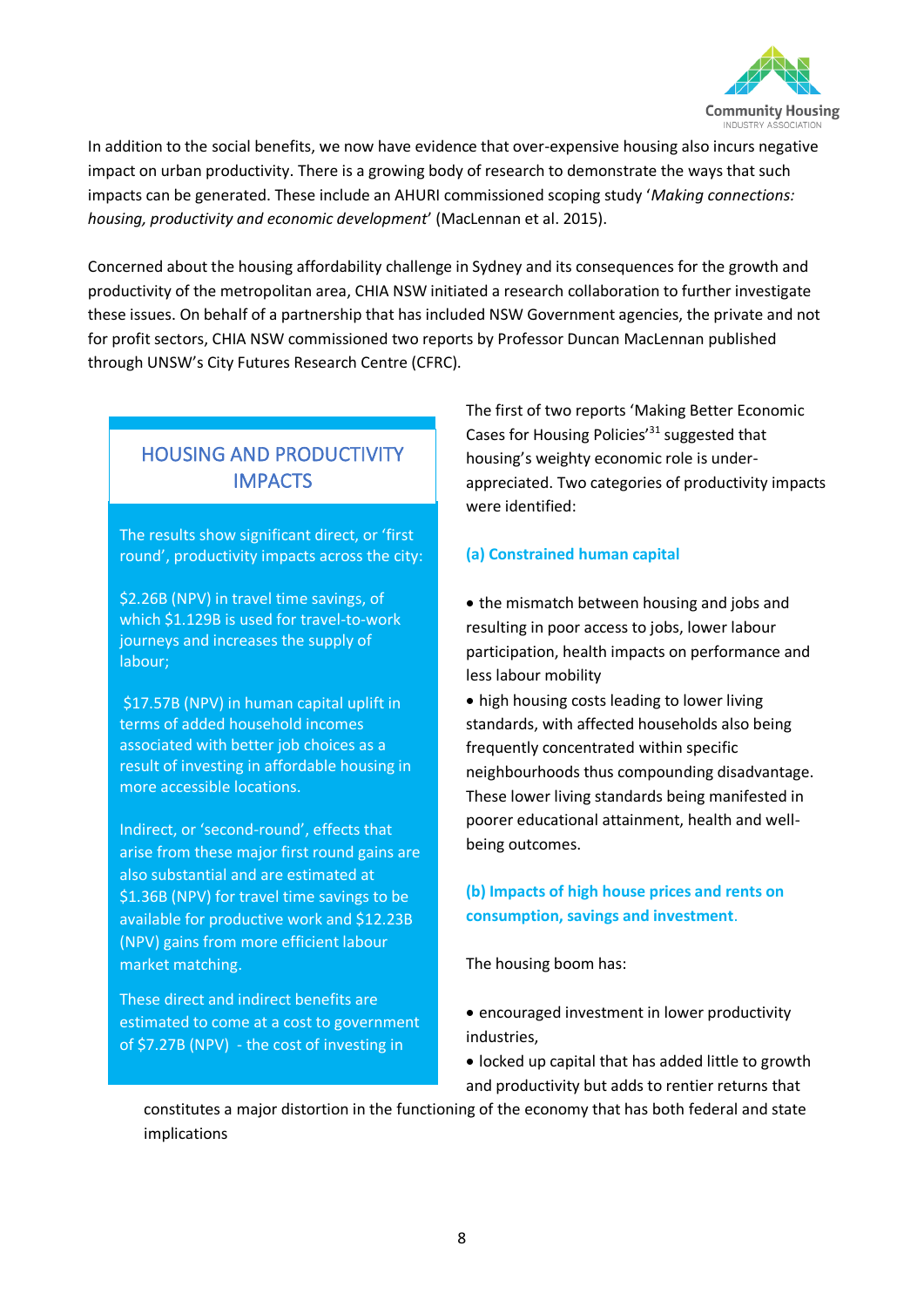- increased instability, as rising housing wealth results in increased **Community Housing** consumption, and this is likely to be pro-cyclical spending that raises the INDUSTRY ASSOCIATION amplitude of metropolitan economic cycles. This will increase instability and reduce productivity.
- There is likely to be a much more significant, and negative, effect on consumption when rising housing costs capture a disproportionate share of disposable household income.

In the second report 'Strengthening Economic Cases'<sup>32</sup> the authors modelled how housing outcomes impact economic growth and productivity, with a particular focus on the Sydney metropolitan area. The productivity modelling exercise was based on an Economic Impact Assessment (EIA) which revealed strong, positive productivity effects from investing in better housing outcomes over a 40-year timescale that reduce commuting times and extend access to a wider set of labour market opportunities. The key results are outlined in the box above. While the results are specific to Sydney similar outcomes (if in some cases less dramatic) would be likely for other major Australian cities.

The scale of potential productivity gains from government investment in well-located affordable housing suggest an economic performance impact that compares very favourably to most other infrastructure investments, including transport investments. However, due to limitations in modelling capability these gains do not include the economic impacts arising from the excess housing cost burden experienced by many renters, and newer owners. The report estimated that the excess of rent payments over a 30% contribution averaged just under \$6000 per household p/a, amounting to \$1.8B p/a for NSW and absorbing an estimated \$1.4B of Commonwealth rent support.

There remains much scope to develop wider and deeper insights on housing and productivity interconnections, and to better understand how better housing outcomes affect the trajectories of the lives of individuals and the long-term wealth of cities. In collaboration with UNSW's City Futures Research Centre and other partners CHIA is currently assembling a housing and productivity research consortium to progress further research in this area.

In summary, we believe that evidence of housing system under-performance cannot be ignored. A clearer appreciation of the links between housing system performance and economic productivity would do three things:

- Articulate the productivity benefits that will flow from well-located and housing affordable to low and moderate income workers
- Stimulate a broader discussion on the actions Government could take to alleviate housing unaffordability (acknowledging that the solutions for tackling housing unaffordability are linked to household incomes).
	- Enable a conversation about the relative merits of investing in affordable housing compared to other forms of infrastructure.

# **Community Housing as a Delivery Vehicle**

The mainstream community housing sector has more than doubled in size over the past decade and now represents over 20 per cent of the social housing sector and 4 per cent of all rental housing stock. This has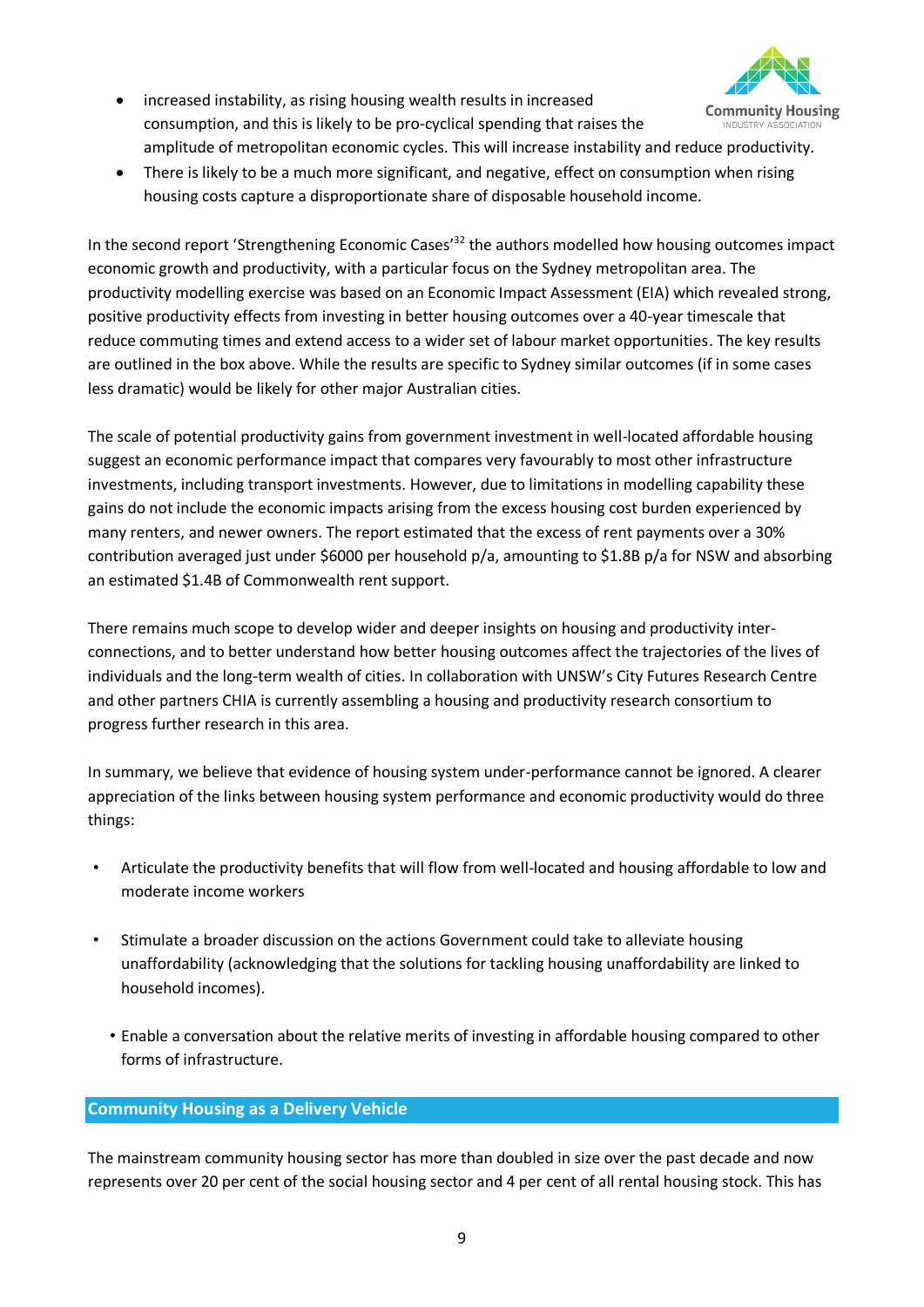

enhanced supplier competition and increased choice for low income tenants. Through leveraging its own capital and via public housing transfers, the community housing

sector has shown it can manage large-scale financing arrangements and undertake significant property development in partnership with the private sector.

In New South Wales, CHOs are on track to deliver 2,700 new homes over the eight years to 2020<sup>33</sup> In Victoria, the industry delivered 1,033 additional social and affordable homes across 95 projects between 2010 and 2019<sup>34</sup>.

Not for profit Community housing is a sustainable social housing model that lowers the direct cost to government of providing affordable housing to low income households. These CHOs are eligible for a range of tax concessions (on for example land tax and GST) that apply to both their procurement and operating costs and thus reduce cost of housing development. The not for profit business model also retains any surplus in the business for use on additional services or further development. A recent study revealed that holding 1,000 properties in state government management and ownership would result in a \$30 million deficit after 30 years, whereas transferring the same number of properties to community housing would deliver a \$40 million surplus over the same period, which could be reinvested to produce additional social housing.<sup>35</sup>

A report commissioned by the NSW agency, Landcom<sup>36</sup> and published earlier in 2019 assessed the financial feasibility of build to rent projects incorporating affordable rental housing, comparing the results from for profit and not for profit developers. They concluded 'there will be a significant advantage to governments layering in additional subsidy support to leverage existing CHO concessions (rather than for-profit developers)'.

With the right policy settings and support to build on what it has already achieved the community housing will double again — or more — in the next decade.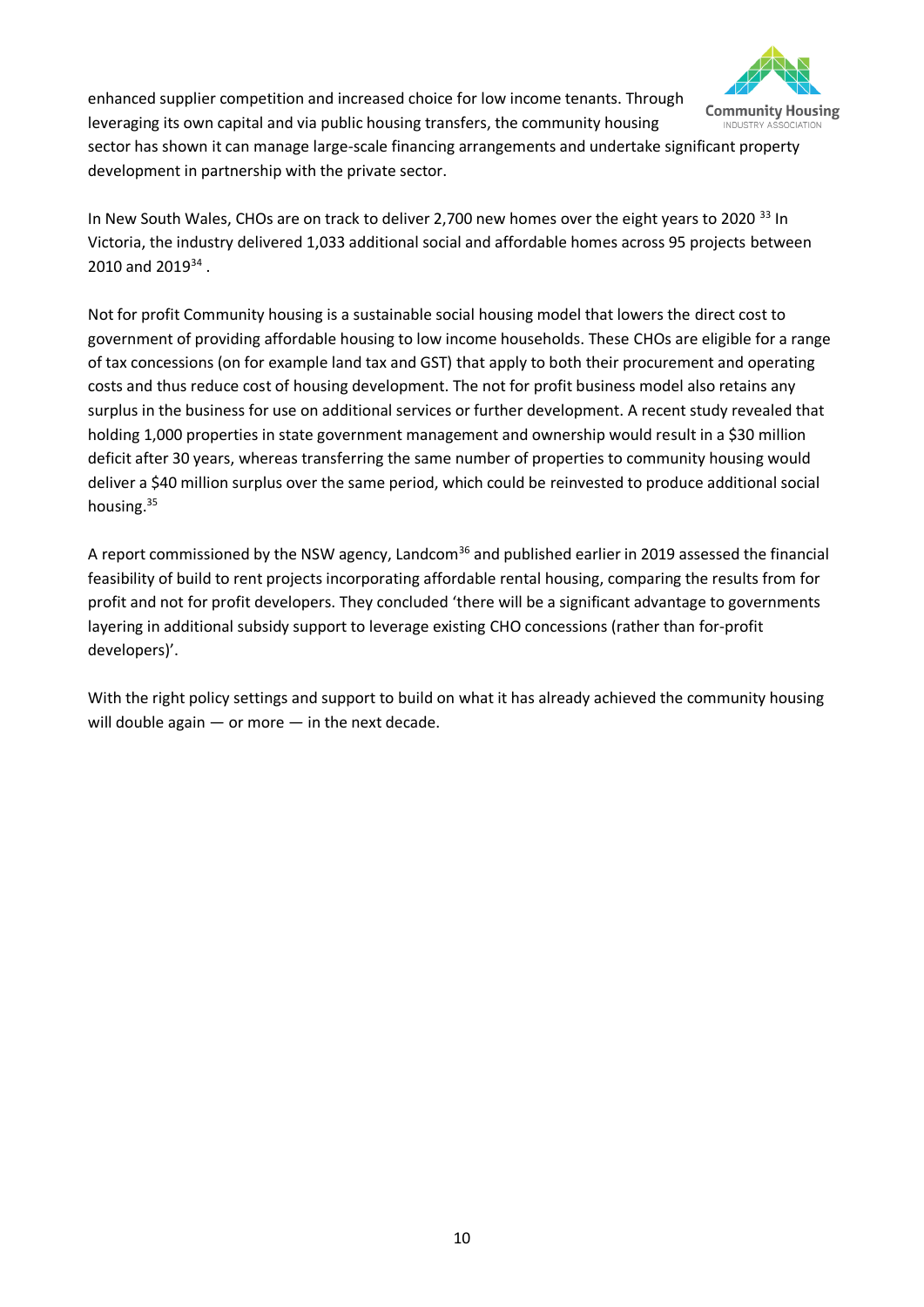

### **Appendix 1 Budget priorities – Additional Information**

# **Support state and territory initiatives to rehouse formerly homeless households temporarily housed during the pandemic**

CHIA has collaborated with Homelessness Australia to produce a proposal for a two year rapid housing recovery fund of \$50M. Our blueprint assumes costs would be shared between the Commonwealth and State / territory governments.

The fund would provide additional housing and support to rough sleepers of any age or gender, with the highest level of need, and where conditions require their rehousing on public health grounds. It should be for the provision of accommodation with support for rough sleepers with the highest level of need. An initial two year fund is proposed with the opportunity to extend subject to a positive review.

Eligible projects should involve assertive outreach and / or referrals to identify people with the highest level of need of such housing and support; securing accommodation for head leasing in the private rental sector; provision of tailored support, including health supports; tenancy and property management functions; and the opportunity for long-term housing.

# **Invest in housing as essential infrastructure:**

CHIA is proposing two housing investment programs. The first is time limited, designed to boost housing construction, retain jobs in the industry, increase social housing and be started in 2020-21. The second is a recurrent long-term program that incentivises institutional capital into community housing.

CHIA has developed outline proposals for both options. In both cases we have been concerned to devise a program that is affordable to government and at the same time, makes a noticeable impact by reducing the housing needs outlined earlier in our submission.

There may be scope for the AHWG to be reconvened to consider innovate funding (rather than financing) models.

# **Capitalise on historically low bond rates to introduce a social housing acceleration renovation program (SHARP).**

CHIA has put together a proposal for a short-term program $37$  to deliver 30,000 social (and potentially affordable) rental housing units over four years. Under our proposal Australian Government investment together with state territory and potentially council contributions and support would enable not-for-profit community housing providers (CHOs) to deliver 30,000 social housing units and carry out renovations to existing social housing units Leveraged against the resulting dwellings and associated future rental income, CHOs will raise private finance to further expand resulting housing investment. States and territories will be incentivised to either make equity investments in CHOs via land, or to sell land at a discount to CHOs and thus maximise dwelling output in their jurisdictions. It could work well targeted at specific City / Regional Deal areas.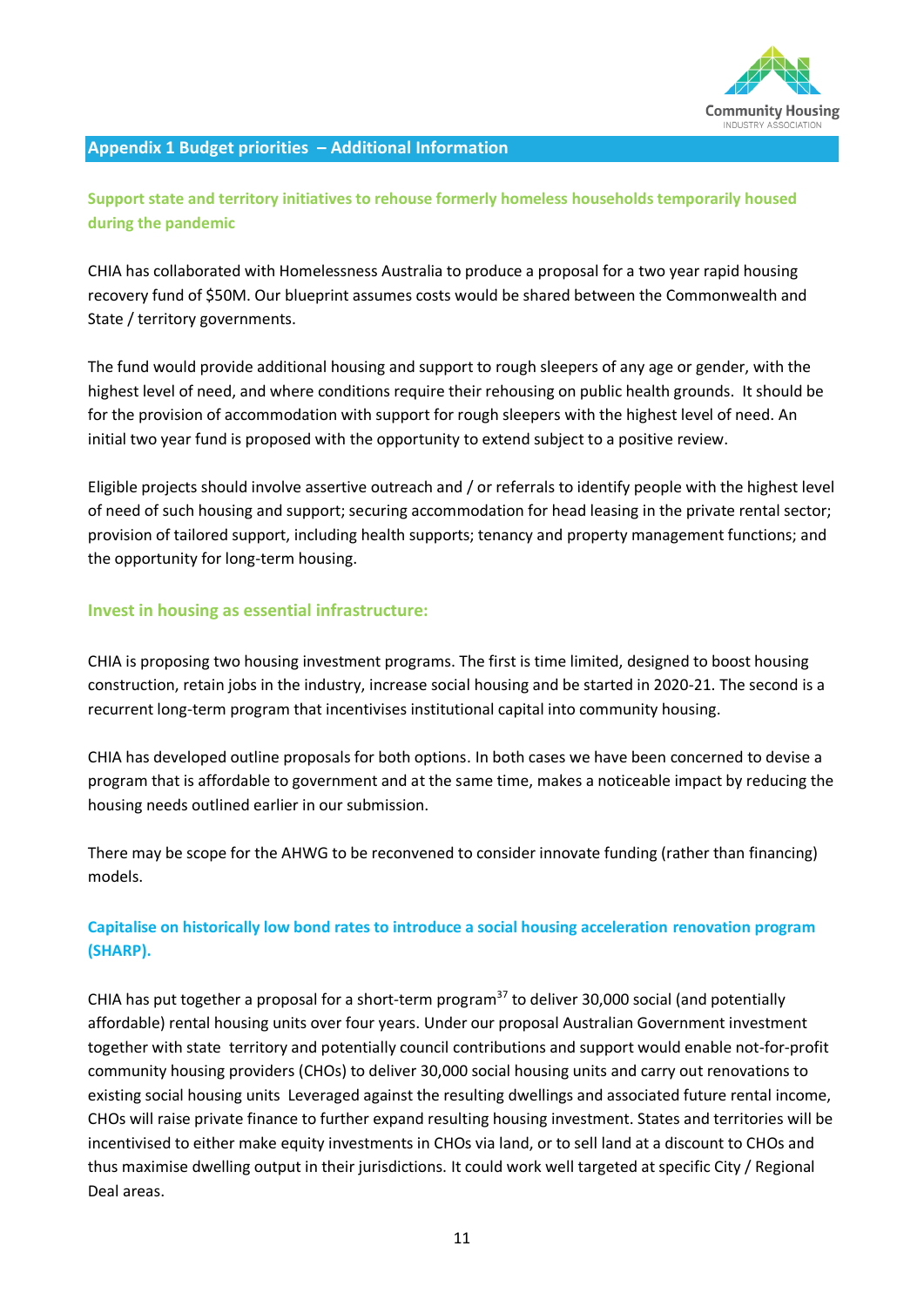

The program will also boost residential construction activity and employment in the

building industry. While registered CHOs would be grant-recipients, they would commission private sector builders to deliver the housing and thus stimulate the construction industry too. Modelling by SGS Economics and Planning estimates that on average between 15,500 and 18,000 FTE jobs per annum will be supported by SHARP. In addition, output would be raised by \$15.B to S18.2B in total over the four years of construction<sup>38</sup>.

SHARP could be administered by a new arm of the National Housing Finance Investment Corporation (NHFIC) accountable to an oversight body reporting to the housing committee of the National Cabinet.

The cost to the Government is circa \$7.7B However, these costs are assumed under the proposal to be shared with state and territory governments and could in part be met by land contributions. Options for philanthropic contributions or elements of cross subsidisation from market products may also exist.

Government investment will be relatively cheap. As the July 2020 Economic and Fiscal Update notes borrowing costs are very low 'While the unprecedented speed and scale of the Government's economic response to the COVID-19 pandemic as well as the impact of automatic stabilisers have resulted in a rapid increase in borrowing, historically low interest rates mean that the cost of servicing this debt is relatively low. The assumed market yields in this update result in a weighted average yield for future issuance of Treasury Bonds of around 0.8 per cent, compared with around 1.1 per cent at the 2019-20 MYEFO. Low debt servicing costs will assist in reducing the stock of debt as a share of the economy over time<sup>'39</sup>.

# **Dedicate resources to developing a recurrent Federal social and affordable funding program for implementation in 2022-23 The program should be sensitive to variable development costs, incentivise other state and council contributions and attracts private institutional capital.**

There are number of program design options available to government including capital grants (Safe Places being a small-scale example); revenue subsidy type mechanisms (NRAS being a variant) and potentially interest-free loans. All are worthy of further consideration.

To serve as a basis for discussion CHIA together with a number of partners commissioned a scheme blue print. The blueprint was informed by the following key principles:

- A fund should be recurrent and sensitive to variable development costs, should incentivise other state and council contributions, and should attract private institutional capital
	- $\blacksquare$  Scheme longevity is key, annual 'funding' allocations can vary
	- Support should be funnelled through registered CHOs subject to effective statutory regulation
- The program should work with / support
	- $-$  state and council co-investment
	- $-$  value capture and inclusionary zoning
	- $-$  redevelopment of public housing
	- cross subsidisation through market for sale
- It should be capable of effecting a measurable decrease in rental stress and homelessness.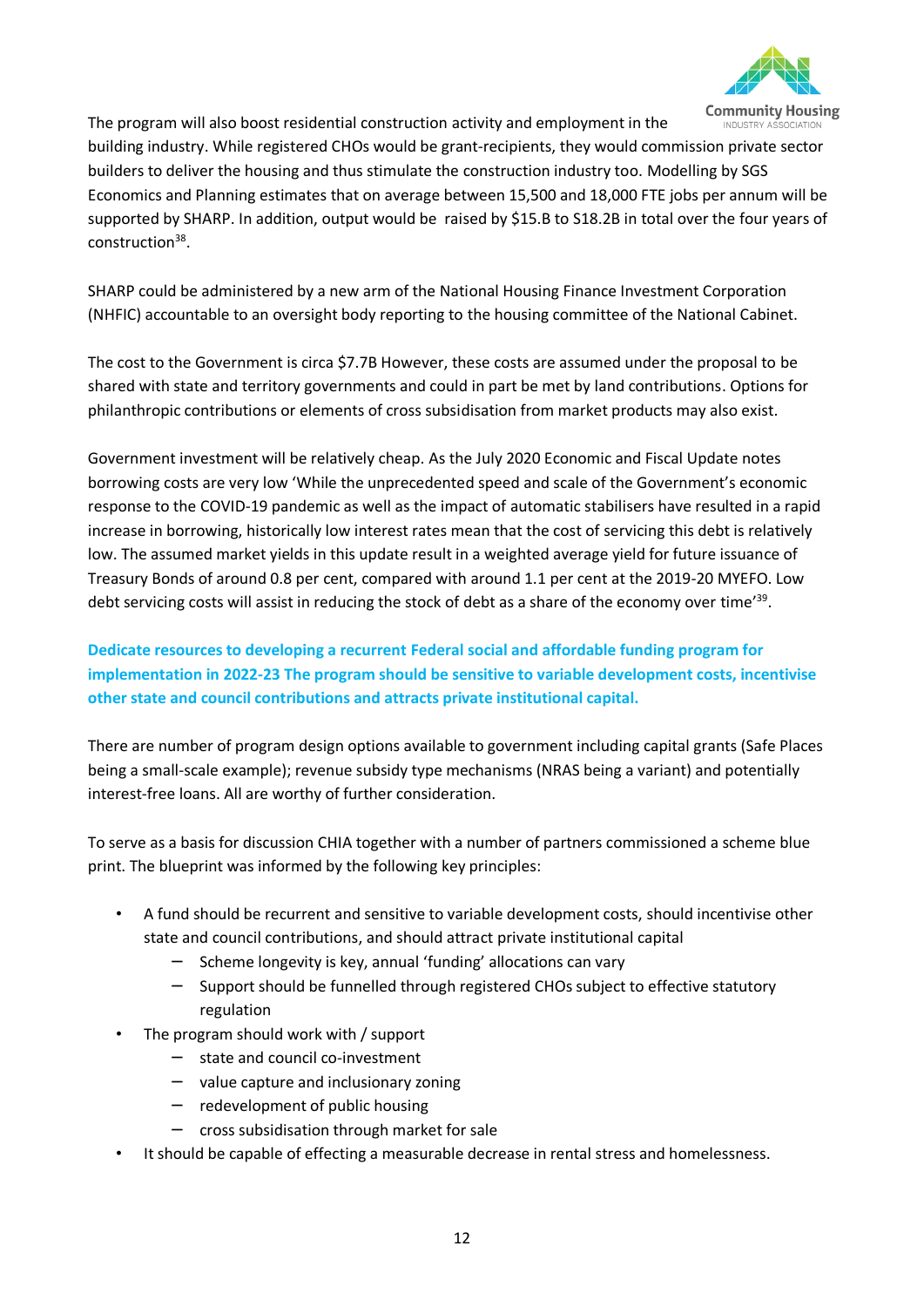CHIA's blueprint scheme, the Affordable Housing Infrastructure Booster (AHIB)<sup>40</sup> aims to generate dwellings to be let at least 20% below local market rents for 20 years,



targeted to low and moderate-income households. The AHIB mechanism lets the desired housing outcomes and locations determine the financial boost that is provided so as to enable affordability, rather than the financial boost conditioning the type of housing and locations that can be provided. AHIB is responsive to variation in construction cost, land cost and local rent levels.

Like some international initiatives, AHIB involves a tax credit that CHOs can use to raise capital investors. This capital injection can help fund construction and thus reduces the borrowing requirement and debt servicing costs for an affordable housing project. The AHIB could also work well alongside a housing capital aggregation vehicle which could provide a pathway for pooling funding to secure interest from larger institutional investors. CHIA is collaborating with the Constellation [Project](https://www.theconstellationproject.com.au/) to develop an aggregation vehicle model. Stakeholder engagement including sessions with superannuation funds has been positive.

The modelling that underpins the AHIB demonstrates that a much higher level housing that can be retained, or re-invested, beyond the initial 20-year affordability period. AHIB is thus a vehicle for a longterm strategy to provide an infrastructure of affordable housing in Australian cities and neighbourhoods.

Unlike NRAS and some comparable international programs, AHIB does not operate with a priori determined annual levels of support or project level subsidies. Instead, registered providers tender for the boost required to service borrowing costs at prudential standards and to meet acceptable rates of investor returns. Registered providers can thus start by considering what type of housing is required where and then bid for tax credits to enhance the financial viability of the project.

The AHIB is designed to attract 'contributions' from other actors. This includes state and local governments - for example via granting of long term land leases or through the introduction of planning policy (e.g. inclusionary zoning) that supports affordable housing. Other contributions could come from philanthropic sources and via cross subsidisation from market sale or rental housing.

The AHIB could be developed slowly to provide 3,000 incentives in 2022-23, 5,000 in 2023-24 lifting to 10,000 in 2024-25

NHFIC could also use a proportion of its resources to co-ordinate a collaborative project to investigate and identify land that could be contributed (via discounted sale, long term leases etc) to social and affordable housing projects.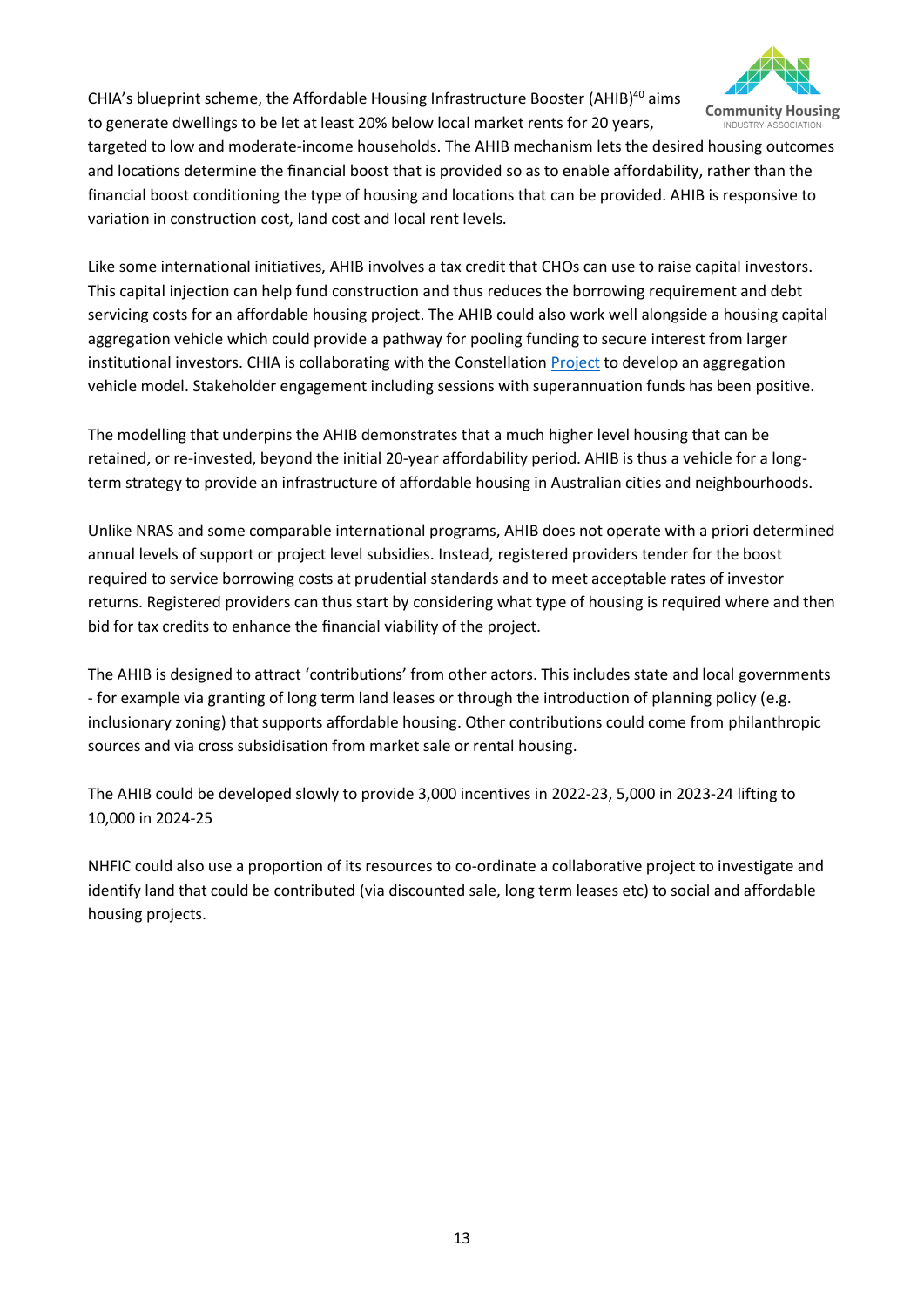

# **References**

<sup>1</sup> [https://hia.com.au/-/media/HIA-Website/Files/Media-Centre/Media-Releases/2020/national/population](https://hia.com.au/-/media/HIA-Website/Files/Media-Centre/Media-Releases/2020/national/population-growth-finance-constrain-building-activity.ashx)[growth-finance-constrain-building-activity.ashx](https://hia.com.au/-/media/HIA-Website/Files/Media-Centre/Media-Releases/2020/national/population-growth-finance-constrain-building-activity.ashx)

<sup>2</sup> [https://www.masterbuilders.com.au/MediaLibraries/MB/Budget-2020/Pre-Budget-Submission-](https://www.masterbuilders.com.au/MediaLibraries/MB/Budget-2020/Pre-Budget-Submission-Rebuilding-Australia-October-Federal-Budget-2020.pdf)[Rebuilding-Australia-October-Federal-Budget-2020.pdf](https://www.masterbuilders.com.au/MediaLibraries/MB/Budget-2020/Pre-Budget-Submission-Rebuilding-Australia-October-Federal-Budget-2020.pdf)

<sup>3</sup> SGS Economics and Planning 2020: Economic Impacts of Investing in Social Housin[ghttps://www.communityhousing.com.au/wp-content/uploads/2020/06/20200197-SHARP-Final-](https://www.communityhousing.com.au/wp-content/uploads/2020/06/20200197-SHARP-Final-ReportSGS.pdf?x73896)[ReportSGS.pdf?x73896](https://www.communityhousing.com.au/wp-content/uploads/2020/06/20200197-SHARP-Final-ReportSGS.pdf?x73896)

<sup>4</sup> <https://www.communityhousing.com.au/wp-content/uploads/2020/05/SHARP-Full-Report-1.pdf?x73896>

<sup>5</sup> SGS Economics and Planning 2020: Economic Impacts of Investing in Social Housin[ghttps://www.communityhousing.com.au/wp-content/uploads/2020/06/20200197-SHARP-Final-](https://www.communityhousing.com.au/wp-content/uploads/2020/06/20200197-SHARP-Final-ReportSGS.pdf?x73896)[ReportSGS.pdf?x73896](https://www.communityhousing.com.au/wp-content/uploads/2020/06/20200197-SHARP-Final-ReportSGS.pdf?x73896)

<sup>6</sup> [https://www.communityhousing.com.au/wp-content/uploads/2020/04/200422-CHIA-HA-RHR-](https://www.communityhousing.com.au/wp-content/uploads/2020/04/200422-CHIA-HA-RHR-FINAL.pdf?x59559)[FINAL.pdf?x59559](https://www.communityhousing.com.au/wp-content/uploads/2020/04/200422-CHIA-HA-RHR-FINAL.pdf?x59559)

<sup>7</sup> <https://budget.gov.au/2020-efu/economic-fiscal-update.htm>

<sup>8</sup> <https://www.communityhousing.com.au/wp-content/uploads/2020/05/SHARP-Program.pdf?x59559>

<sup>9</sup> <https://www.communityhousing.com.au/national-plan/>

<sup>10</sup> Australian Bureau of Statistics 2018,<https://www.abs.gov.au/ausstats/abs@.nsf/mf/2049.0>

<sup>11</sup>Productivity Commission (2019) Vulnerable Private Renters: Evidence and Options <https://www.pc.gov.au/research/completed/renters/private-renters.pdf>

<sup>12</sup> Hulse, K., Reynolds, M., Nygaard, C., Parkinson, S. and Yates, J. (2019) *The supply of affordable private rental housing in Australian cities: short-term and longer-term changes*, AHURI Final Report No. 323, Australian Housing and Urban Research Institute Limited, Melbourne, https://www.ahuri.edu.au/research/final-reports/323, doi:10.18408/ahuri-5120101.

<sup>13</sup> Troy L, van den Nouwelant R, Randolph W (2018) Filling the Gap - Estimating need and costs of social and affordable housing delivery http://communityhousing.org.au/wpcontent/uploads/2019/03/Modelling\_costs\_of\_housing\_provision\_FINAL.pdf

<sup>14</sup> [https://www.aihw.gov.au/reports/housing-assistance/housing-assistance-in-australia-](https://www.aihw.gov.au/reports/housing-assistance/housing-assistance-in-australia-2019/contents/social-housing-dwellings#sh1)[2019/contents/social-housing-dwellings#sh1](https://www.aihw.gov.au/reports/housing-assistance/housing-assistance-in-australia-2019/contents/social-housing-dwellings#sh1)

<sup>15</sup> Pawson, H., Milligan, V. & Yates, J. (2020) Housing Policy in Australia: A case for system reform; Singapore: Palgrave Macmillan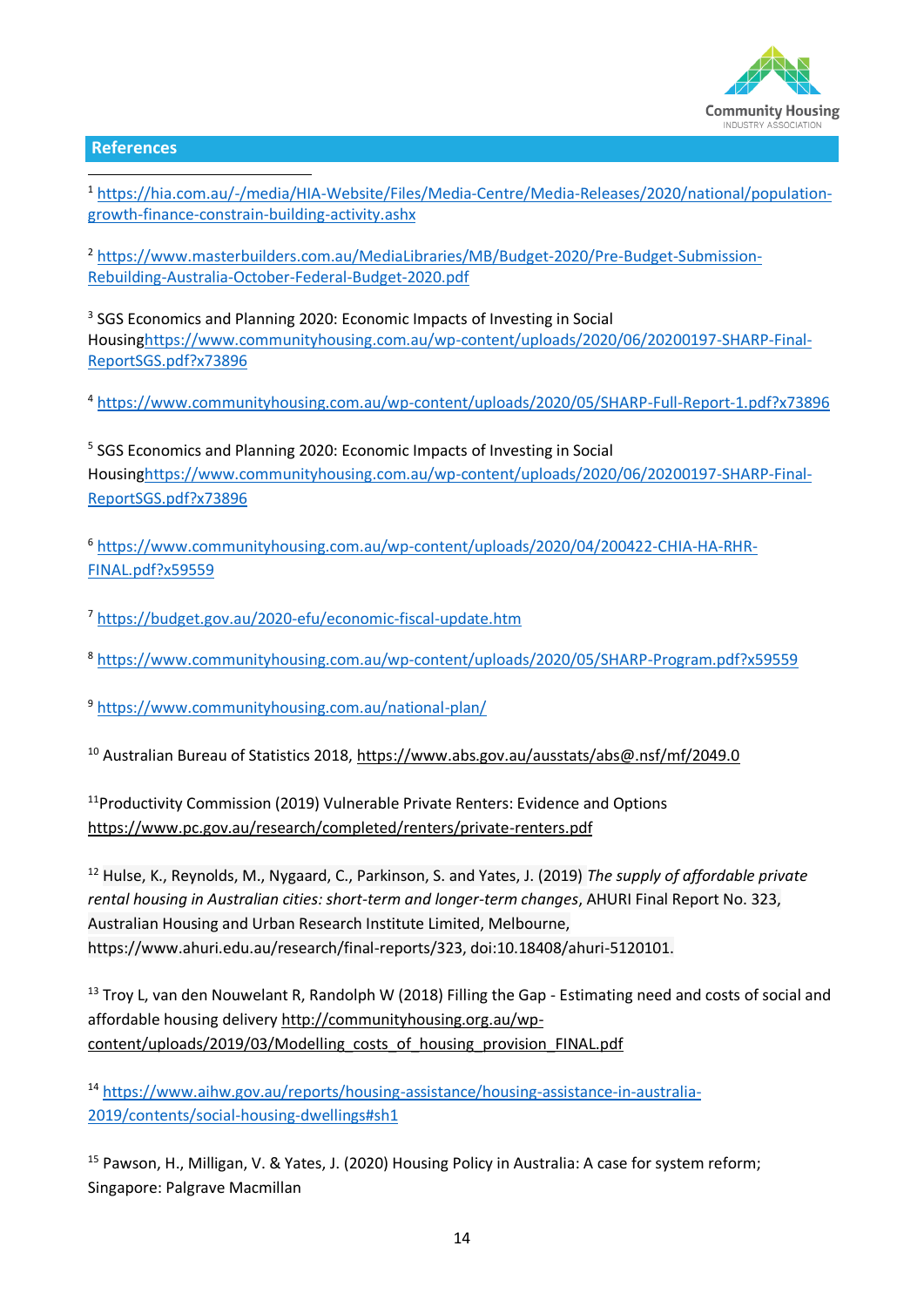

<sup>16</sup> Nygaard, C (2019) Social and Affordable Housing as Infrastructure https://www.communityhousing.com.au/wp-content/uploads/2019/11/Social-and-affordable-housing-associal-infrastructure-FINAL.pdf?x33467

<sup>17</sup> Maclennan, D. with Randolph, B., Crommelin L., Witte, E., Klestov, P., Scealy, B. and Brown, S. (2019) Strengthening Economic Cases for Housing Policies [Internet], City Futures Research Report. Sydney: UNSW [https://cityfutures.be.unsw.edu.au/documents/515/Full\\_Report\\_Final\\_edited\\_logos.pdf](https://cityfutures.be.unsw.edu.au/documents/515/Full_Report_Final_edited_logos.pdf)

<sup>18</sup> SGS Economics and Planning 2020: Economic Impacts of Investing in Social Housin[ghttps://www.communityhousing.com.au/wp-content/uploads/2020/06/20200197-SHARP-Final-](https://www.communityhousing.com.au/wp-content/uploads/2020/06/20200197-SHARP-Final-ReportSGS.pdf?x73896)[ReportSGS.pdf?x73896](https://www.communityhousing.com.au/wp-content/uploads/2020/06/20200197-SHARP-Final-ReportSGS.pdf?x73896)

<sup>19</sup> Ibid SGS Economics and Planning 2020

<sup>20</sup> <https://www.nhfic.gov.au/what-we-do/building-jobs-how-residential-construction-drives-the-economy/>

<sup>21</sup> [https://www.communityhousing.com.au/wp-content/uploads/2020/04/200422-CHIA-HA-RHR-](https://www.communityhousing.com.au/wp-content/uploads/2020/04/200422-CHIA-HA-RHR-FINAL.pdf?x59559)[FINAL.pdf?x59559](https://www.communityhousing.com.au/wp-content/uploads/2020/04/200422-CHIA-HA-RHR-FINAL.pdf?x59559)

<sup>22</sup> <https://www.communityhousing.com.au/wp-content/uploads/2020/05/SHARP-Program.pdf?x59559>

 $23$  Taking into account both public housing and community housing, the gross number of social rental lettings dropped from 52,000 in 1991 to 35,000 in 2017 – an absolute decline of a third (for sources see p106 in: Pawson, H., Milligan, V. & Yates, J. (2020) Housing Policy in Australia: A case for system reform; Singapore: Palgrave Macmillan). Pro rata to population, this represents an effective reduction in social housing supply of some 50%.

<sup>24</sup> [https://grattan.edu.au/news/beware-the-fiscal-cliff-why-australia-urgently-needs-an-economic](https://grattan.edu.au/news/beware-the-fiscal-cliff-why-australia-urgently-needs-an-economic-transition-plan/)[transition-plan/](https://grattan.edu.au/news/beware-the-fiscal-cliff-why-australia-urgently-needs-an-economic-transition-plan/)

 $25$  Johanson, S. (2020) Renters win as owners face short-stay apocalypse; Sydney Morning Herald, 12 May [https://www.smh.com.au/business/companies/renters-win-as-owners-face-short-stay-apocalypse-](https://www.smh.com.au/business/companies/renters-win-as-owners-face-short-stay-apocalypse-20200512-p54s7z.html)[20200512-p54s7z.html](https://www.smh.com.au/business/companies/renters-win-as-owners-face-short-stay-apocalypse-20200512-p54s7z.html)

<sup>26</sup> [https://www.infrastructureaustralia.gov.au/sites/default/files/2019-](https://www.infrastructureaustralia.gov.au/sites/default/files/2019-08/Australian%20Infrastructure%20Audit%202019%20-%206.%20Social%20Infrastructure.pdf) [08/Australian%20Infrastructure%20Audit%202019%20-%206.%20Social%20Infrastructure.pdf](https://www.infrastructureaustralia.gov.au/sites/default/files/2019-08/Australian%20Infrastructure%20Audit%202019%20-%206.%20Social%20Infrastructure.pdf)

<sup>27</sup> Wiesel, I., Habibis, D. (2015) *NDIS, housing assistance and choice and control for people with disability*, AHURI Final Report No. 258, Australian Housing and Urban Research Institute Limited, Melbourne, [https://www.ahuri.edu.au/research/final-reports/258.](https://www.ahuri.edu.au/research/final-reports/258)

<sup>28</sup> Set up at the request of Treasurers at the Council on Federal Financial Relations (CFFR) meeting in October 2015

<sup>29</sup> <https://treasury.gov.au/sites/default/files/2019-03/170921-AHWG-final-for-publication.pdf>